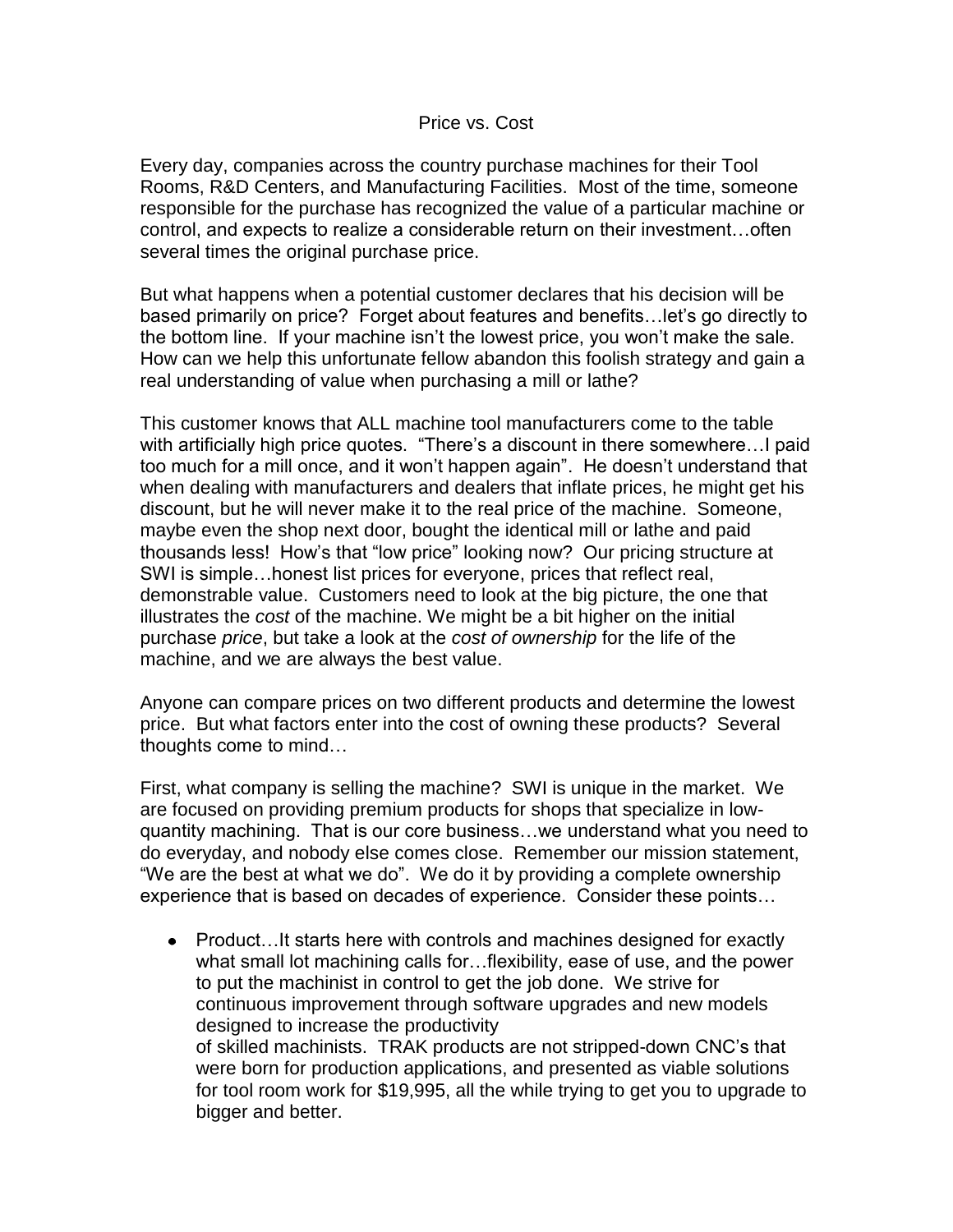- People… SWI Sales Representatives are product specialists trained to help customers identify solutions that bring real value for small lot machining areas. Product selection, payback calculations, tax benefits, product training, and customer support save TRAK users thousands of dollars each year in their most valuable commodity…Time. Our people invest themselves in the customer's success whenever a TRAK product is placed on the shop floor, and we will be there when you need us.
- Customer Service...SWI has a well-established Customer Service organization that is one phone call away. Our CS group in Los Angeles is available every business day to answer questions, help with troubleshooting, warranty exchanges, or ordering factory parts. Our field service technicians are experts with all TRAK products, regardless of when purchased. They are factory trained to do installations, service, and scheduled maintenance at the customer's location. We do not outsource our service to non-factory personnel in direct supported areas. That means the customer will be dealing directly with SWI factory support.

Maybe these points help, maybe not. We have all come across the shop owner that still says, "It's the same as a ProtoTRAK, only \$1,000 cheaper".

Really? Let's check it out…

Is that low-price manufacturer helping you calculate your payback on this purchase, using your labor rates and shop rates? Why hasn't he put it in writing for you? Where does the money go? How do you get paid back? What's it worth over the life of the control? Where's the value for your company? Are you really going to buy that machine just because it's cheaper?

Who's going to train your machinists? Do they have to leave the building? Do they train your guys on your parts, or some generic part that has nothing to do with what you do? What does training cost? When your machinists get back from training, how long will it be before they are proficient on the new machine? How long does it take to make money with this control? How long does it take to burn \$1,000.00?

When it comes to programming help for a hot job, is the guy selling brand A the same guy that is selling out of a book with 300,000 products? Will he really be available for you after the sale with useful information and a timely solution? Is he a product specialist?

Is the guy that told you how easy Brand H is to use, (but didn't know how to program your part in his demonstration) really the guy you are going to call for help on that hot job that you can't quite figure out because something is wrong? Did he ask for your credit card number before he would answer any questions for you? Are you comfortable with that?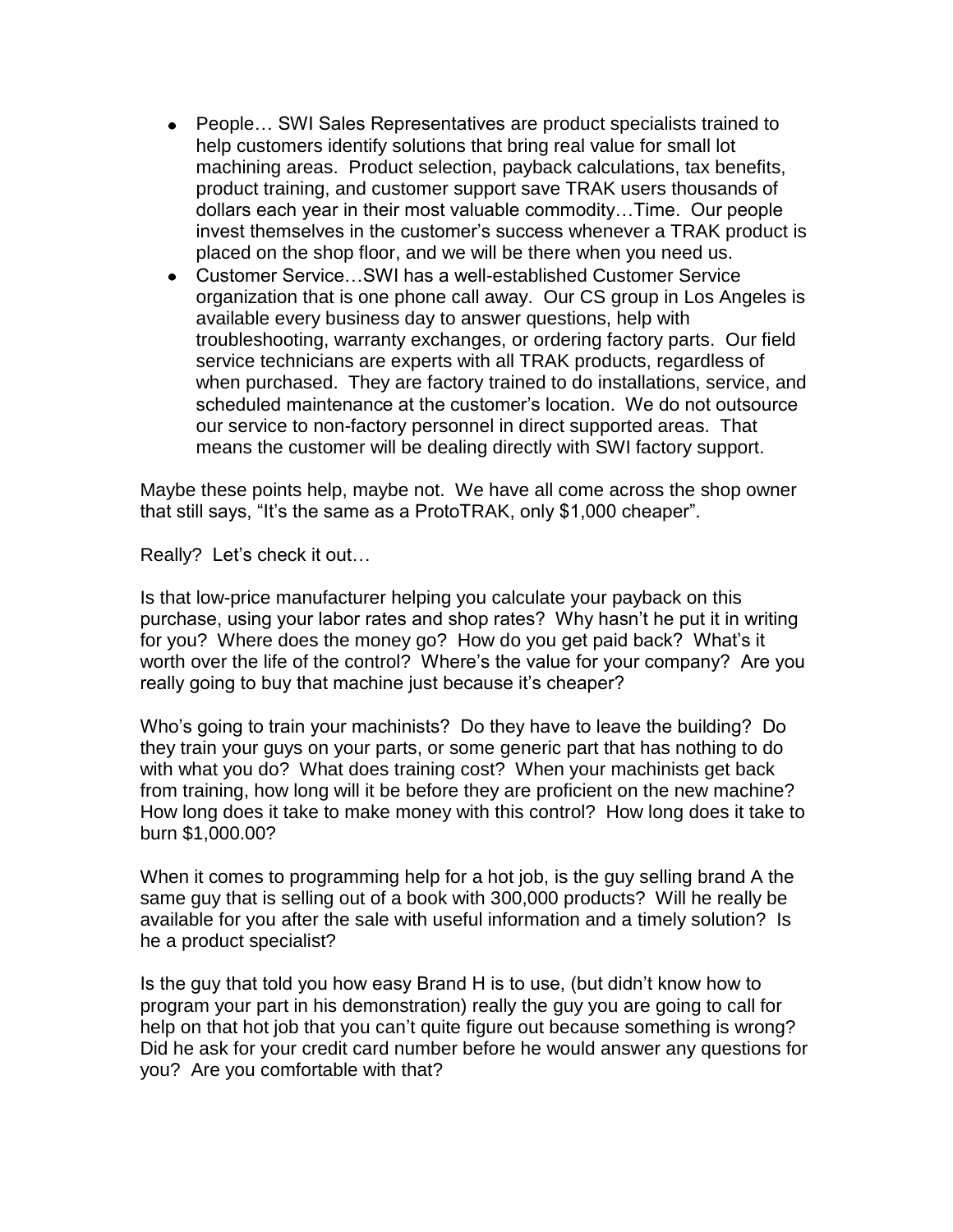What happens when you need warranty service (and you will), but you can't reach anyone that can help? Can you afford to be down for a week before someone gets around to responding to your call?

If a service rep (probably not a factory rep) does finally show up to troubleshoot your problem, can you wait two weeks for replacement parts? Are you ready to pay premium prices to get those parts? One service event can burn thousands of dollars.

How is the Scheduled Maintenance Program for Brand F? Does one exist? If so, what's the cost? Where is the Tech coming from? Who does he work for?

What happens when software needs to be upgraded? What does it cost to upgrade your equipment? Who does the upgrade?

What happens if the company you buy your control or machine from decides that, hey, it's pretty difficult to make any money in this control business…maybe this wasn't such a good idea after all. They decide to cut their losses and abandon the entire product line, including parts and service support. Can't happen? Ask the guys that bought Sony, Mitutoyo, Fagor, and EZ TRAK controls.

How's that \$1,000.00 savings looking now?

Machinists change jobs…that's a fact of life. What happens when your machinist is sent to programming school, and takes six months and learns the control really well, then jumps ship to a job shop for a few dollars per hour more?...You're back to square one. Nobody wants to learn the control, so it sits there while your people crank handles on manual machines, and you pay the overtime to get jobs out the door. How much overtime equals \$1,000?

If your business takes an unexpected turn…maybe you lose a major account, or unforeseen circumstances arise in another part of the business…does Brand X have a program that lets you return a machine after 1,2,3, or 4 years with no further financial obligation and no strings attached? Why not? You probably would gladly pay that \$1,000 you saved just to get out from under that machine.

Under the same program, can you buy additional years of warranty coverage as you go?

Do you have extended coverage available to you for the life of the machine on exchange replacement parts? What happens if the manufacturer decides to stop supporting your product?

Is it really worth \$1,000?

Fortunately, the manufacturing industry if filled with smart people that can recognize value for their companies. Once in a while, we run into a bonehead